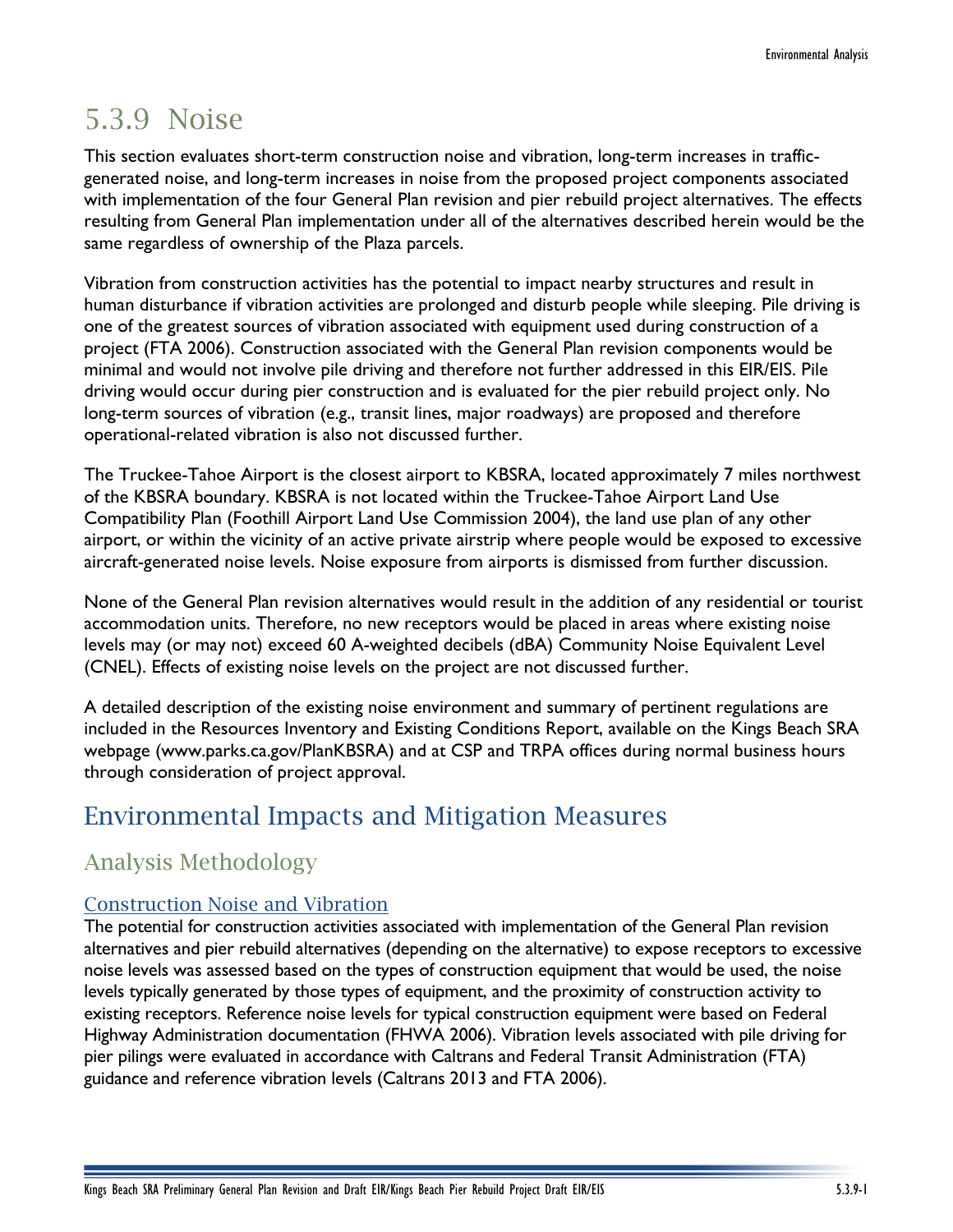#### Environmental Analysis

## Operational Noise (Traffic and Stationary)

Long-term traffic noise levels resulting from increases in project-generated traffic volumes were assessed by modeling affected roadway segments in the project area (i.e., State Route [SR] 28 and SR 267). Traffic noise modeling was consistent with the FHWA Traffic Noise Model Version 2.5 and used traffic volume data developed for this project (Fehr and Peers 2017a, b). The traffic noise analysis is based on the reference noise levels for automobiles, medium trucks, and heavy trucks, with consideration given to vehicle volume, speed, roadway configuration, and default ground attenuation factors. Project-generated traffic was assumed to occur primarily during the daytime hours and would consist largely of passenger vehicles. Note that the traffic noise modeling does not account for any natural or human-made shielding (e.g., the presence of trees or solid backyard fences or walls) and, consequently, estimates worst-case noise exposure levels. For complete details on model inputs, outputs, and assumptions see the technical analysis materials available on the project web page (www.parks.ca.gov/PlanKBSRA).

Long-term increases in noise associated with new or expanded stationary sources was evaluated for each alternative based on available reference noise levels for various sources (e.g., outdoor activity areas, motorized watercraft) and their proximity to existing sensitive land uses. Approximate locations of all new noise sources were based on conceptual diagrams for each alternative included in Chapter 4 and Chapter 5.

## Significance Criteria

Significance criteria for determining impacts related to noise are summarized below.

## CEQA Criteria

Based on Appendix G of the State CEQA Guidelines, noise and vibration impacts would be significant if the project would result in:

- exposure of persons to or generation of noise levels in excess of standards established in the local general plan or noise ordinance, or applicable standards of other agencies;
- exposure of persons to or generation of excessive ground vibration or ground noise levels;
- a substantial permanent increase in ambient noise levels in the project vicinity above levels existing without the project; or
- a substantial temporary or periodic increase in ambient noise levels in the project vicinity above levels existing without the project.

## TRPA Criteria

The noise and vibration criteria from the TRPA Initial Environmental Checklist were used to evaluate the noise and vibration impacts of the alternatives. Impacts from noise and vibration would be significant if the project would:

 increase existing noise levels beyond those permitted in the Placer County Tahoe Basin Area Plan (Area Plan) of 55 dBA L<sub>eq</sub> during daytime hours of 7:00 a.m. to 7:00 p.m.; or if traffic noise levels would exceed the applicable TRPA noise threshold standards, expressed in CNEL, including the land use-based TRPA Regional Plan Cumulative Noise Level thresholds and the contour-based transportation corridor noise thresholds;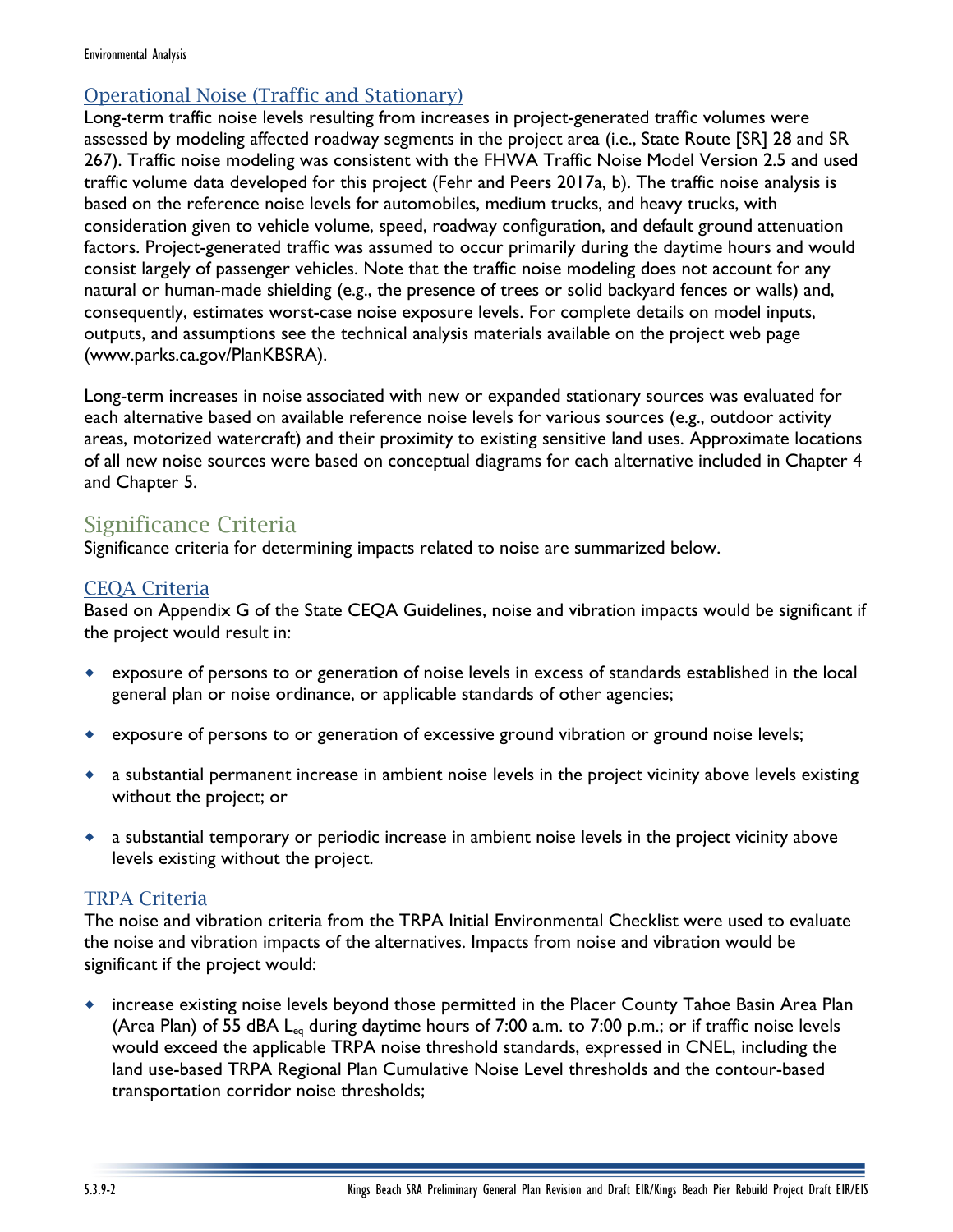- cause a substantial permanent increase in ambient noise levels in the project vicinity above levels existing without the project (i.e., a long-term noise level increase of 3 dBA or greater at a noisesensitive receptor such as a residence, hotel, or tourist accommodation unit);
- cause a substantial temporary (or periodic) increase in ambient noise levels in the project vicinity above levels existing without the project (i.e., construction noise levels that impact noise-sensitive receptors during non-daylight hours, for which construction noise is not exempt from TRPA's noise standards;
- expose existing structures to levels of ground vibration that could result in structural damage (i.e., exceedance of Caltrans's recommended level of 0.2 in/sec PPV with respect to the prevention of structural damage for normal buildings or FTA's maximum acceptable level of 80 VdB with respect to negative human response for residential uses and tourist accommodation units or 83 VdB at commercial land uses [i.e., annoyance]); or
- place uses that would generate an incompatible noise level in close proximity to existing residential or tourist accommodation uses.

## Environmental Impacts

## Impact 5.3.9-1: Short-term construction noise

Construction of the proposed General Plan revision and pier rebuild project components alternatives would involve similar construction activities and associated noise levels. The General Plan build out would occur slowly over 20 years or more, and proposed components would require relatively minor construction (e.g., a natural play area, shared-use path, small buildings or structures). Construction of the pier would occur over three years and, unlike the other General Plan components, construction would involve pile driving. Nonetheless, construction-related noise would be temporary and intermittent and would occur throughout a large site, not affecting any one area for prolonged periods of time. Further, TRPA requirements are in place that limit construction activities to the less-sensitive times of the day (8:00 a.m. to 6:30 p.m.), reducing noise exposure to sensitive land uses. This impact would be **less than**  significant. Alternative 1 is the no project alternative and therefore would not result in any increases in short-term construction noise. There would be **no impact.**

## Alternative 1: No Project

#### General Plan Revision

This alternative would involve no physical improvements at the site and therefore no temporary increases in noise associated with construction. The existing 1980 General Development Plan would remain unchanged and no upland or pier improvements would be made. Operation and maintenance of existing facilities would continue. There would be **no impact.**

#### Pier Rebuild Project

Because the existing Kings Beach pier would remain and there would be no other improvements under the no action alternative, there would be no temporary increases in noise associated with construction and there would be **no impact.**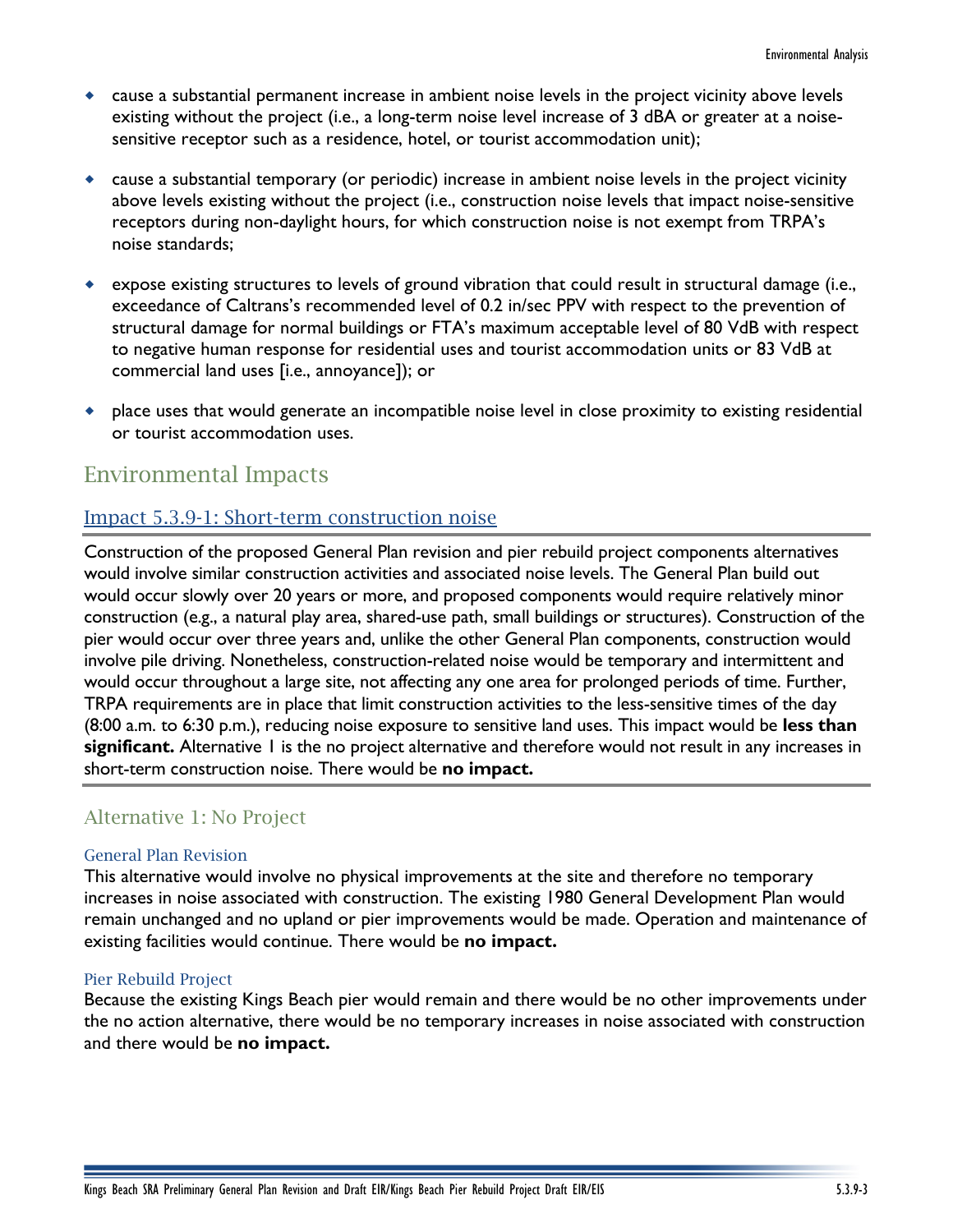## Alternative 2: Eastern Pier Alternative (Proposed Project)

#### General Plan Revision

The General Plan revision would involve demolition of some existing structures and construction of proposed features over a 20-year planning period. General Plan features would be constructed in phases as soon as financing is available for each component, but within a 20-year planning period.

Structures to be constructed include a two-stall comfort station and seven-stall comfort station, park entrance kiosk, a concessionaire building, an administrative office, and boat storage unit. Additional features that would require minimal construction activities include a proposed lawn area, a nature play area, an outdoor event stage, beach access ramps, and a new shared-use path that would extend much of the length of the property. Construction activities would include demolition of existing outdated buildings, light earth movement for lawn and structure pad leveling, and paving for new sidewalks, paths, and the event stage. In addition to these features, a rebuilt pier extending 488 feet into the lake would be constructed under this alternative. Pier construction noise is evaluated below.

Construction equipment would vary day-to-day depending on the project phase and the activities occurring, but would involve operation of all-terrain heavy-duty diesel equipment. Typical noise levels generated by various types of construction equipment likely to be used are identified in Table 5.3.9-1 below.

| Table 5.3.9-1 Typical Noise Levels from Construction Equipment |                                                |  |  |  |
|----------------------------------------------------------------|------------------------------------------------|--|--|--|
| Type of Equipment                                              | Noise Level (dBA L <sub>max</sub> ) at 50 feet |  |  |  |
| Pile Driving (for pier construction)                           | 95                                             |  |  |  |
| Excavator                                                      | 85                                             |  |  |  |
| Dozer                                                          | 85                                             |  |  |  |
| Loader                                                         | 80                                             |  |  |  |
| Backhoe                                                        | 80                                             |  |  |  |
| Paver                                                          | 85                                             |  |  |  |
| Pickup Trucks                                                  | 55                                             |  |  |  |
| Source: FHWA 2006                                              |                                                |  |  |  |

The site preparation phase typically generates the most substantial noise levels because the on-site equipment associated with grading, compacting, and excavation are the noisiest. Because construction of the various General Plan components may overlap, it is likely that site preparation activities could occur simultaneously with building construction and/or demolition activities at any given location on the site.

Therefore, it was assumed that noise from site preparation and building construction activities could combine, representing a worst-case scenario. However, it is important to note that due to the relatively large site and variable spacing of individual components, construction equipment would generally be spaced throughout the site, not combining to affect any one location substantially. Thus, estimated noise levels would be considered conservative.

Existing sensitive receptors include residential land uses located adjacent to the North Tahoe Event Center and a residential neighborhood along Brockway Vista Avenue. Construction of the sand wall and waterfront promenade would occur near the existing residences west of the North Tahoe Event Center and construction of the administrative building and comfort stalls would occur near the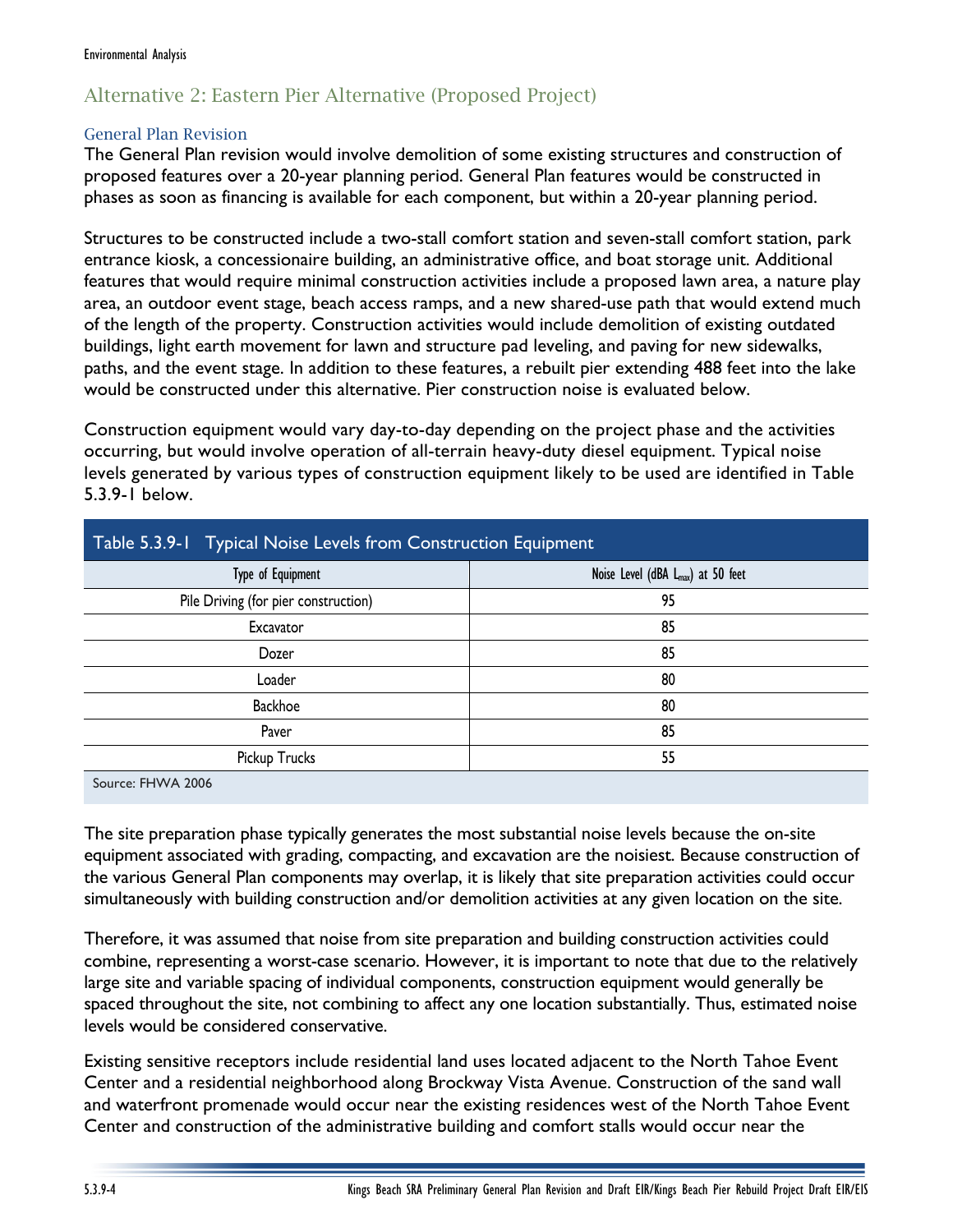residences along Brockway Vista Avenue. Based on the information provided in Table 5.3.9-1, and accounting for typical usage factors of individual pieces of equipment and activity types, worst-case construction-related activities could result in noise levels of up to 85.7 dBA L<sub>eq</sub> and 90.6 dBA L<sub>max</sub> at 50 feet from construction activities and these sensitive receptors.

However, construction activities would be minor and intermittent and would move throughout the site as individual components are constructed, thus not exposing any of these sensitive receptors to excessive noise levels for extended periods of time. Further, construction activities taking place within KBSRA would be consistent with TRPA's standard permit conditions that include several measures that would minimize the exposure of nearby receptors to construction-related noise. One of the key required measures is to limit noise-generating construction activity to the hours between 8:00 a.m. and 6:30 p.m. (TRPA 2013). The project would also be required to implement construction best management practices included in the CSP Standard Project Requirements (e.g., utilizing construction equipment that uses best available noise control techniques; see Section 4.7, CSP Standard and Special Project Requirements).

Limiting construction activities to the daytime hours reduces the potential to disturb people during sleep hours, the primary cause of noise-induced health impacts. In addition, intermittent construction activity occurring during the day would not exceed the adopted 55 dBA CNEL standard for the North Tahoe East Mixed-Use Water Recreation District (MU-WREC) (Placer County 2017:140), where KBSRA is located. Further, construction activities would occur intermittently over a 20-year period and individual construction activities would be relatively minor (e.g., small structures, walkways, installation of picnic tables). Because construction activities would be limited to the less-sensitive daytime hours per TRPA requirements, construction activities would be minimal, temporary and intermittent; individual construction activities would not result in a substantial temporary or periodic increase in ambient noise levels. This impact would be **less than significant**.

#### Pier Rebuild Project

With Alternative 2 the pier rebuild project would result in removal of the existing pier and construction of a new pier at the eastern end of KBSRA. The proposed pier would include an estimated 27 pier pilings for the fixed and floating sections, which has about the same footing area as the existing pier. The pier would be about 281 feet longer than the existing pier. Construction activities would involve on- and off-hauling of material, pile driving, and earth moving. Pier construction is anticipated to take 3 years.

Due to the inclusion of pile driving for the pier construction, anticipated construction noise could result in noise levels of 89.5 dBA  $L_{eq}$  and 96.0 dBA  $L_{max}$  at 50 feet from pier construction activities, slightly higher than construction associated with the General Plan components discussed above. Sensitive receptors include residential land uses approximately 250 feet east along Brockway Vista Avenue and could be exposed to noise levels of 71.1 dBA  $L_{eq}$  and 77.6 dBA  $L_{max}$ . However, similar to construction associated with the General Plan components, pier construction activities would also be conducted in accordance with CSP Standard Project Requirements and limited to daytime hours per TRPA requirements. Further, construction would be minimal and temporary. For these reasons, construction noise associated with the pier construction would not result in a substantial temporary or periodic increase in ambient noise levels. This impact would be **less than significant**.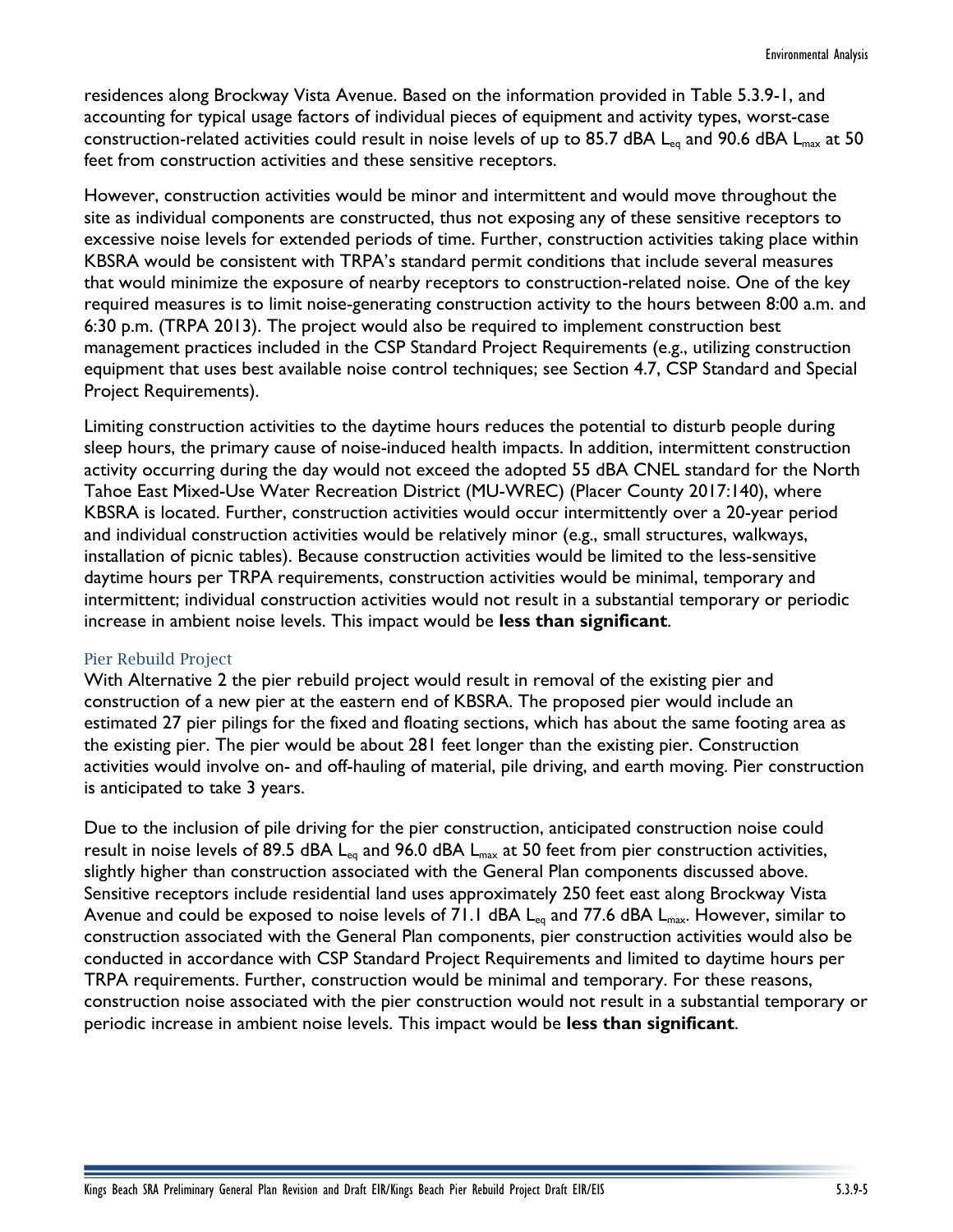## Alternative 3: Central Pier Alternative

#### General Plan Revision

The General Plan revision with Alternative 3 would largely be the same as with Alternative 2. Similar components are proposed with some variation in location or size. For example, the event lawn would be reoriented and the concessionaire building would be located near the event lawn rather than where the existing building is located, and no on-site administration building would be constructed. Therefore, similar construction equipment and activities would be required and construction noise levels would be the same as Alternative 2. This impact would be **less than significant**.

#### Pier Rebuild Project

With Alternative 3 the pier rebuild project would result in removal of the existing pier and construction of a new pier centrally located in KBSRA, in the location of the existing pier. The proposed pier would include an estimated 33 pier pilings. The pier would be about 394 feet longer than the existing pier and longer than the pier in Alternative 2. Pier construction is anticipated to take 3 years. However, construction activities and estimated noise levels would be the same as the pier construction with Alternative 2. Sensitive receptors are located further from the central pier than either the eastern pier or western pier, and at a distance where noise exposure to surrounding land uses would be minimal. This impact would be **less than significant**.

## Alternative 4: Western Pier Alternative

### General Plan Revision

The General Plan revision with Alternative 4 would largely be the same as with Alternative 2. Similar components are proposed with some variation in location or size. For example, the concessionaire building would be located on the western end of the park, the on-site administration building would be adjacent to the existing comfort station, and two single-group pavilions, not included in Alternative 2, would be constructed. Nonetheless, similar construction equipment and activities would be required and construction noise levels would be the same as Alternative 2. This impact would be **less than significant**.

## Pier Rebuild Project

With Alternative 4, the pier rebuild project would result in removal of the existing pier and construction of a new pier at the western end of KBSRA. The proposed pier would include an estimated 38 pier pilings. Alternative 4 would also extend the motorized boat ramp to increase the period of time that the boat ramp is open, but the extension would be modest and would not provide access during all lake levels. Construction activities and estimated noise levels would be similar to the pier construction for Alternative 2. Pier construction is anticipated to take 3 years.

Sensitive receptors include residential land uses approximately 200 feet north of the proposed pier adjacent to the North Tahoe Event Center that could be exposed to noise levels of 73.6 dBA  $L_{eq}$  and 80.2 dBA L<sub>max</sub>. Sensitive receptors near the extended motorized boat ramp would be similar to those described above for Alternative 2. However, as discussed above in the Alternative 2 analysis, construction noise would be limited to daytime hours. Further, construction would be minimal and temporary. For these reasons, construction noise associated with the pier construction would not result in a substantial temporary or periodic increase in ambient noise levels. This impact would be **less than significant**.

#### *Mitigation Measures*

No mitigation measures are required.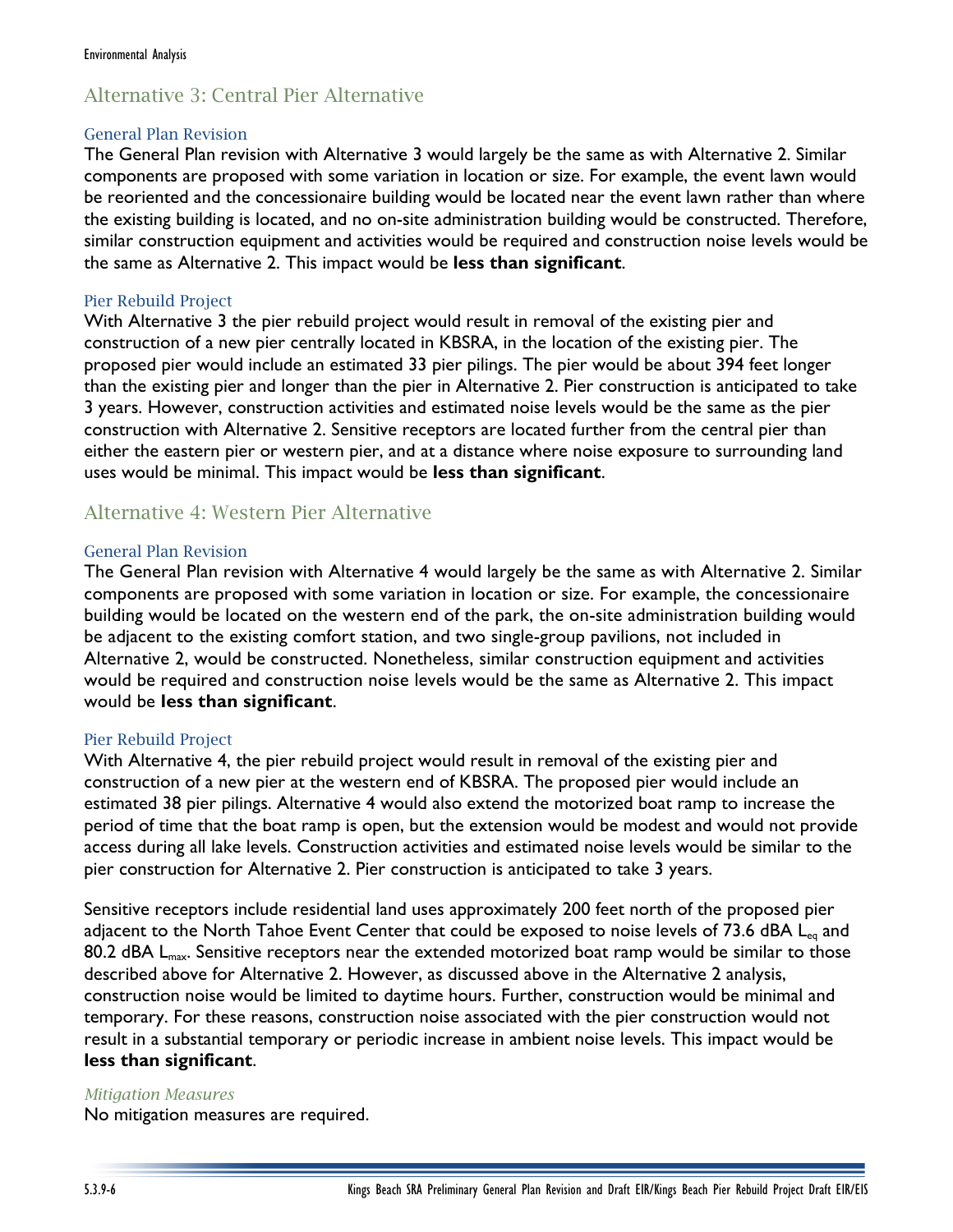## Impact 5.3.9-2: Short-term vibration levels from pier construction

Pile driving would be required for pier construction with the action alternatives but would not occur in close proximity to existing structures or sensitive land uses such that structural damage or human disturbance would occur. This impact would be **less than significant**. Alternative 1 is the no project alternative and therefore would not result in any increases in short-term vibration levels. There would be **no impact.**

## Alternative 1: No Project

### Pier Rebuild Project

No pier would be constructed with Alternative 1 and therefore no vibration associated with pile driving would occur. There would be **no impact**.

## Alternative 2: Eastern Pier Alternative (Proposed Project)

### Pier Rebuild Project

Development of the proposed pier would include construction activities that require the use of various types of equipment including an estimated 27 piles. Construction of the pier may result in varying degrees of temporary ground vibration, depending on the specific construction equipment used and activities involved, but pile driving would result in the greatest vibration levels and therefore is the focus of this analysis.

According to FTA, vibration levels associated with typical pile drivers are 0.644 in/sec PPV and 104 VdB at 25 feet. Based on FTA's recommended procedure for applying a propagation adjustment to these reference levels, vibration levels from pile driving could exceed Caltrans recommended level of 0.2 in/sec PPV with respect to the structural damage within 50 feet of pile driving activities and could exceed FTA's maximum acceptable level of 80 VdB with respect to human response within 150 feet of pile driving activities. Refer to the technical analysis materials available on the project web page [\(www.parks.ca.gov/PlanKBSRA\)](http://www.parks.ca.gov/PlanKBSRA) for attenuation calculations. No structures or sensitive land uses (e.g., residences, tourist accommodation units) are located within these distances and therefore this impact would be **less than significant**.

## Alternative 3: Central Pier Alternative

#### Pier Rebuild Project

With Alternative 3, a pier would also be constructed but it may require additional piles as compared to the pier with Alternative 2. Nonetheless, estimated vibration levels would be the same for pile driving with this alternative as with Alternative 2. No sensitive receptors are located within 150 feet of the proposed pier location and therefore pile driving activities would not disturb sensitive land uses or pose a threat to any existing structures. This impact would be **less than significant**.

## Alternative 4: Western Pier Alternative

#### Pier Rebuild Project

With Alternative 4, a pier would also be constructed but it may require additional piles as compared to the pier with Alternative 2. Nonetheless, estimated vibration levels would be the same for pile driving with this alternative as with Alternative 2. No sensitive receptors are located within 150 feet of the proposed pier location and therefore pile driving activities would not disturb sensitive land uses or pose a threat to any existing structures. This impact would be **less than significant**.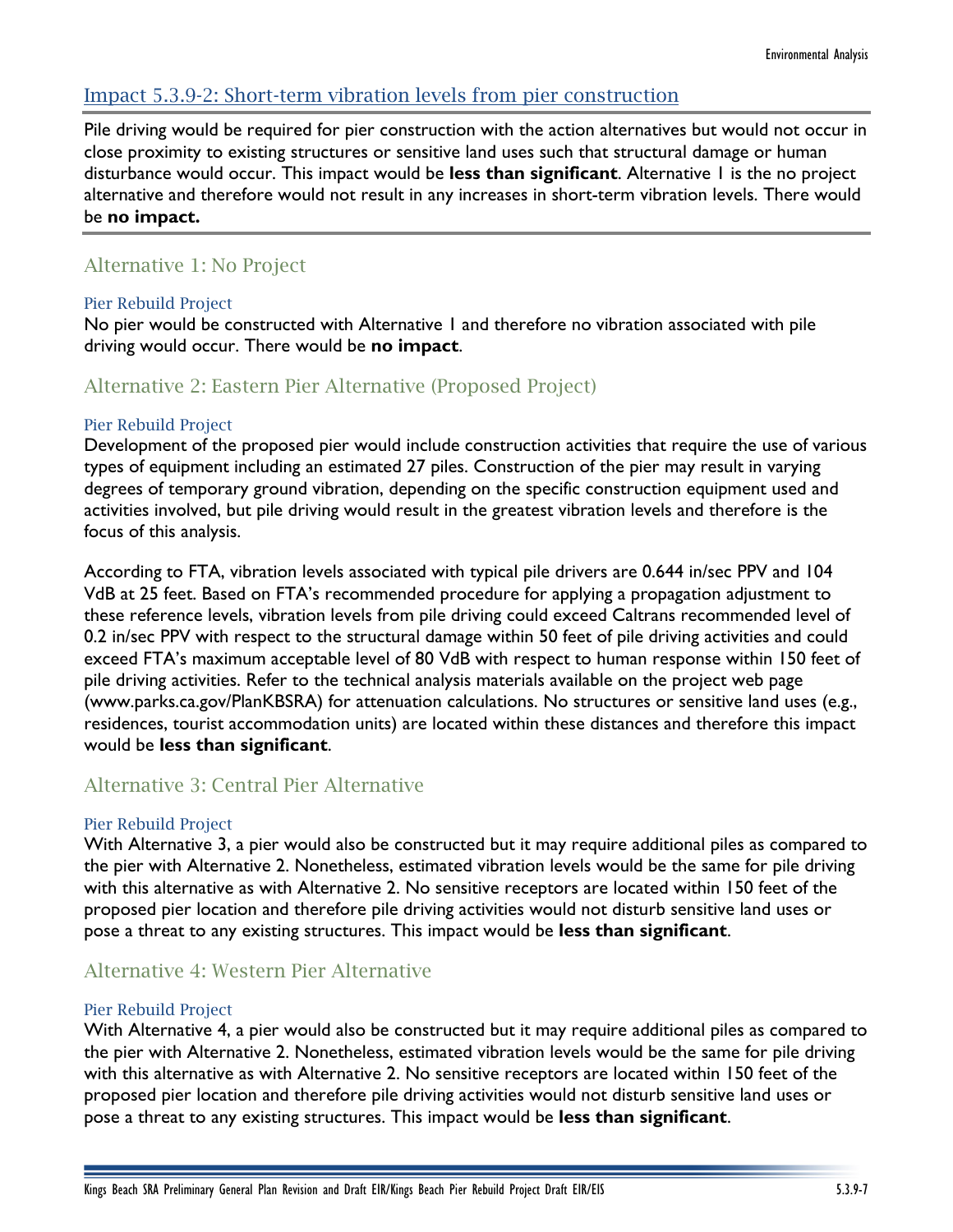#### *Mitigation Measures*

No mitigation measures are required.

## Impact 5.3.9-3: Long-term increases in traffic noise

Project implementation may result in additional daily trips due to the increase in space for recreational amenities associated with the General Plan revision alternatives. Increased trips and associated noise would be the same for each of the action alternatives, because the upland components would be similar in character. Long-term increases in traffic and associated noise levels would not result in an audible increase in noise. None of the action alternatives would result in substantial long-term increases in noise (i.e., 3 dBA) existing without the project or increases in existing noise levels). There would be **no impact**. Alternative 1 is the no project alternative and therefore would not result in any increases in long-term traffic-related noise for the General Plan revision and associated pier rebuild project. There would be **no impact**.

## Alternative 1: No Project

#### General Plan Revision

This alternative would not involve any physical improvements at the site and therefore would not result in increased recreational users at KBSRA. No long-term increases in traffic-noise would occur and there would be **no impact**.

#### Pier Rebuild Project

Because the existing Kings Beach pier would remain and there would be no other improvements under the No Action Alternative, there would be no long-term increases in traffic-noise and there would be **no impact**.

## Alternative 2: Eastern Pier Alternative (Proposed Project)

#### General Plan Revision

From a traffic generation standpoint, the increased amount of programmed recreation areas would likely result in increased usage of KBSRA. The reduced vehicle circulation area, coupled with enhanced pedestrian and bicycle connectivity, would likely result in increased visitation to KBSRA by pedestrians and bicyclists, and may result in no greater level of vehicular activity than currently exists. However, to be conservative, the traffic analysis assumed an up to 10 percent increase in vehicular traffic distributed over the roadways in the project vicinity. Under this assumption, Alternative 2 would result in 16 additional peak hour trips (8 inbound and 8 outbound) and 222 additional daily trips (111 inbound and 111 outbound) on a peak summer day.

To assess this impact, traffic noise levels associated with Alternative 2 under existing and existing plus project conditions, were predicted for affected roadway segments. Table 5.3.9-2 below summarizes existing and existing plus project traffic-noise levels.

Based on the modeling conducted, no roadway would experience any increase in noise. Existing roadway noise and roadway noise-contour distances would not be affected by the project. Long-term increases in traffic noise associated with the project would not result in substantial long-term increases in noise (i.e., above 3 dBA) or increase existing noise levels. There would be **no impact**.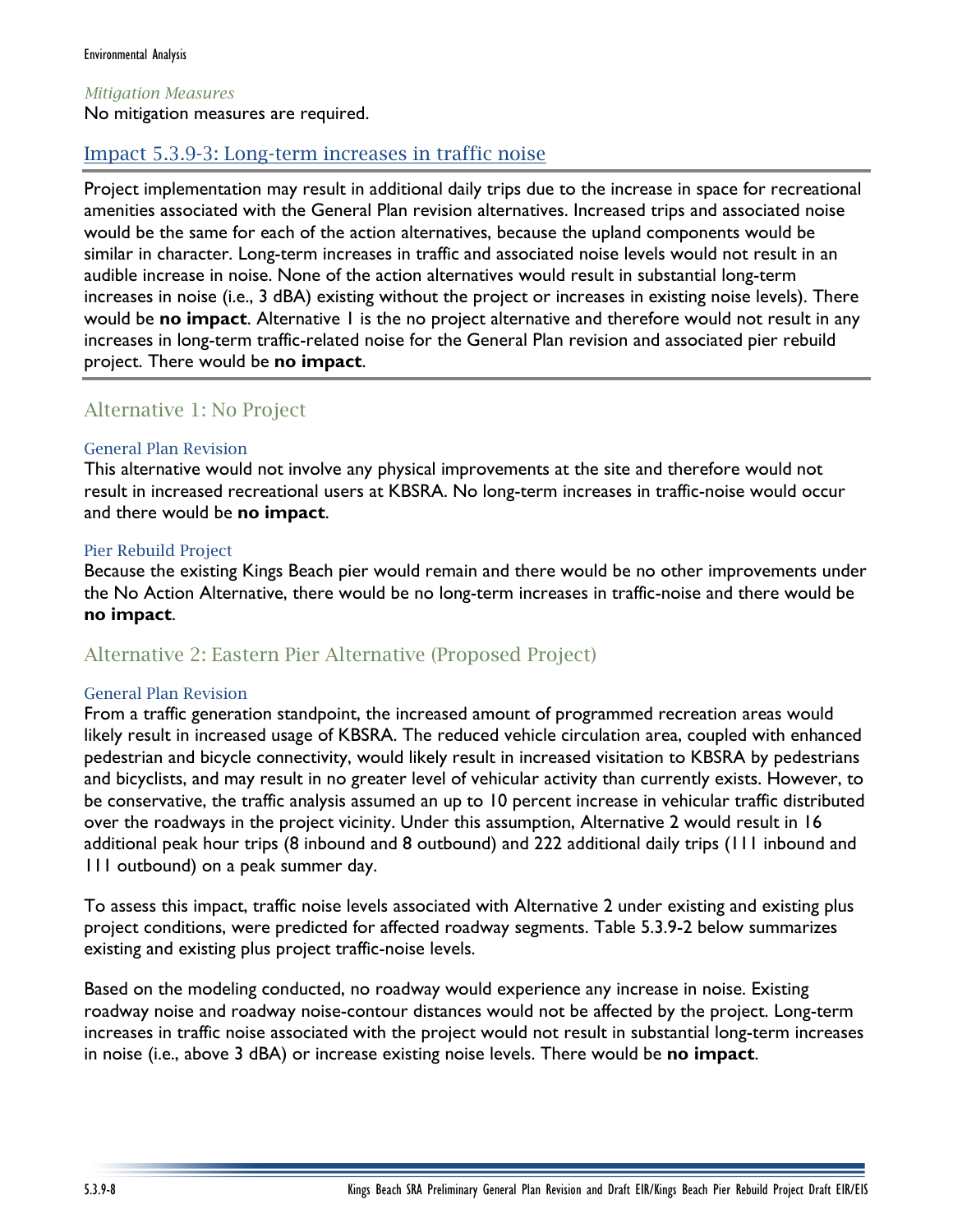## Table 5.3.9-2 Summary of Modeled Traffic Noise Levels

| $\sim$ which is the contract of the second contract $\sim$ . We have the contract of the contract of the contract of the contract of the contract of the contract of the contract of the contract of the contract of the contract |                                                               |                                                 |                                                    |                                                 |  |
|-----------------------------------------------------------------------------------------------------------------------------------------------------------------------------------------------------------------------------------|---------------------------------------------------------------|-------------------------------------------------|----------------------------------------------------|-------------------------------------------------|--|
| Study Roadway Segments                                                                                                                                                                                                            | <b>Existing Conditions</b>                                    |                                                 | <b>Existing Plus Project Conditions</b>            |                                                 |  |
|                                                                                                                                                                                                                                   | Noise Level (dBA<br>CNEL) 300 feet from<br>Roadway Centerline | Distance to 55 dBA<br><b>CNEL Noise Contour</b> | Noise Level 300 feet<br>from Roadway<br>Centerline | Distance to 55 dBA<br><b>CNEL Noise Contour</b> |  |
| I. State Route 28, from Deer Street to Bear Street                                                                                                                                                                                | 55.9 dBA CNEL                                                 | 344 feet                                        | 55.9 dBA CNEL                                      | 344 feet                                        |  |
| 2. State Route 28, from Bear Street to Coon Street                                                                                                                                                                                | 55.9 dBA CNEL                                                 | 344 feet                                        | 55.9 dBA CNEL                                      | 344 feet                                        |  |
| 3. State Route 28, from Coon Street to Fox Street                                                                                                                                                                                 | 55.5 dBA CNEL                                                 | 323 feet                                        | 55.5 dBA CNEL                                      | 323 feet                                        |  |
| 4. State Route 267, North of State Route 28                                                                                                                                                                                       | 54.5 dBA CNEL                                                 | 276 feet                                        | 54.5 dBA CNEL                                      | 276 feet                                        |  |

Notes: CNEL = Community Noise Equivalent Level; dBA = A-weighted decibels

Source: Modeled by Ascent Environmental, Inc. in 2017

#### Pier Rebuild Project

Increases in traffic associated with the pier rebuild project were included within the project trip generation discussed above for the General Plan revision. There would be **no impact**.

## Alternative 3: Central Pier Alternative

#### General Plan Revision

Proposed components included in Alternative 3 are similar to those included with Alternative 2 and therefore long-term increases in traffic and associated noise would be the same as discussed in the Alternative 2 analysis. There would be **no impact**.

#### Pier Rebuild Project

Increases in traffic associated with the pier rebuild project were included within the project trip generation discussed above for the General Plan revision. There would be **no impact**.

## Alternative 4: Western Pier Alternative

#### General Plan Revision

Proposed components included in Alternative 4 are similar to those included with Alternative 2 and therefore long-term increases in traffic and associated noise would be the same as discussed in the Alternative 2 analysis. There would be **no impact**.

#### Pier Rebuild Project

Increases in traffic associated with the pier rebuild project were included within the project trip generation discussed above for the General Plan revision. There would be **no impact**.

#### *Mitigation Measures*

No mitigation measures are required.

## Impact 5.3.9-4: Long-term increases in operational noise sources

Long-term increases in noise associated with the General Plan revision under any of the action alternatives would include noise from events at the proposed event stage, visitors participating in recreational activities such as basketball, and people playing and talking. Noise associated with the proposed pier would result in motorized watercraft loading and unloading passengers on the pier. Because proposed components of the General Plan are similar among the alternatives, noise levels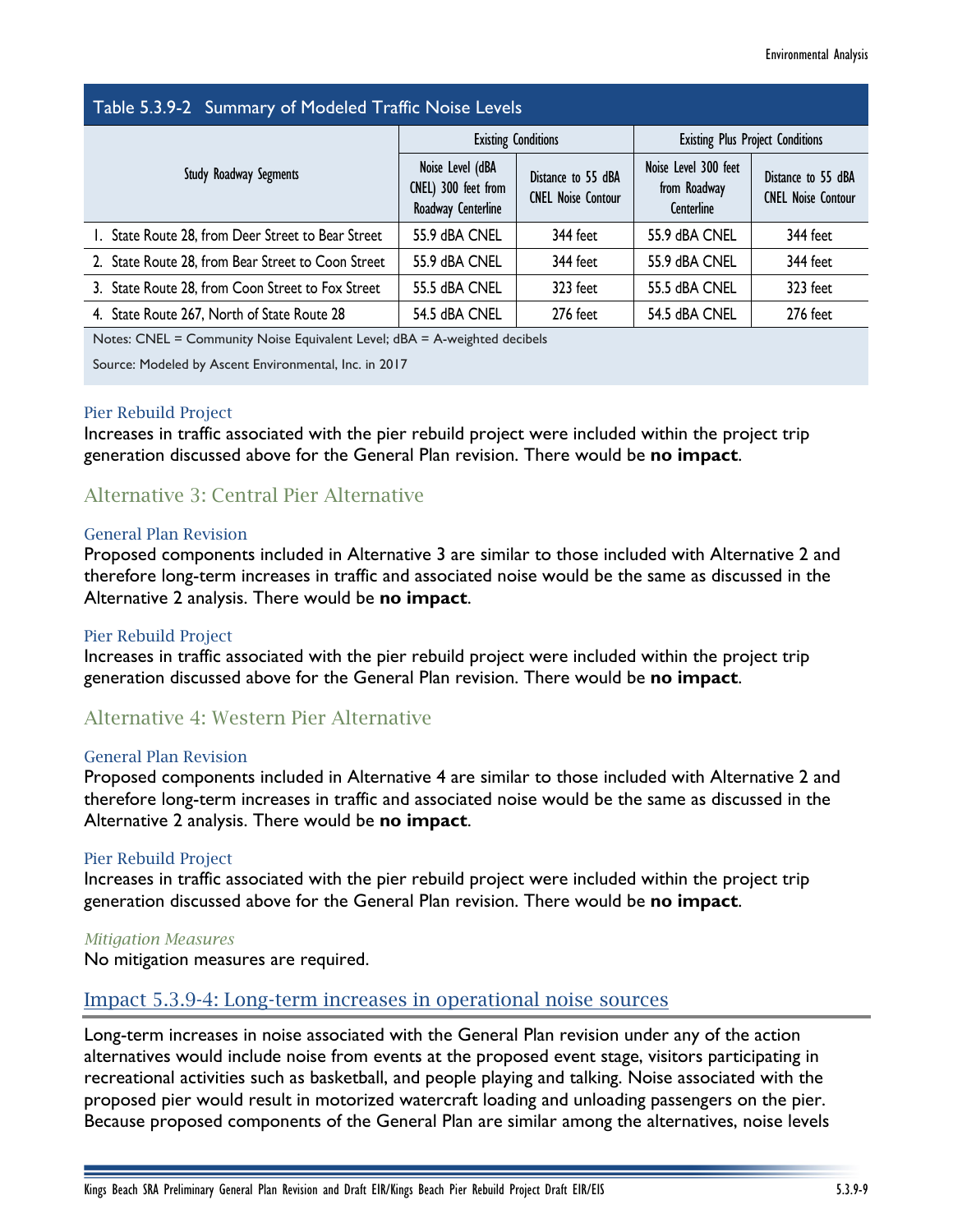would also be similar across the alternatives. None of the General Plan revision alternatives would include recreational amenities that would generate substantial noise such that nearby sensitive land uses would be exposed to noise levels that exceed Area Plan noise limits (55 dBA  $L_{eq}$ ), and temporary noise associated with special events (e.g., concerts, paddleboard races) would not conflict with established TRPA CNEL standards. Long-term noise associated with the General Plan revision for all action alternatives would be **less than significant**. A rebuilt pier would be constructed with any of the alternatives and could result in additional motorized watercraft-related noise when boats temporarily moor at the rebuilt pier for passenger loading and unloading purposes. None of the action alternatives would result in pier locations that are close enough to noise-sensitive land uses such that boat noise would be disturbing. This impact would be **less than significant** for Alternatives 2, 3, and 4. Alternative 1 is the no project alternative and therefore would not result in any increases in longterm noise for the General Plan revision and pier rebuild project. There would be **no impact**.

## Alternative 1: No Project

## General Plan Revision

This alternative would not involve any physical improvements at the site and therefore would not result in increased recreational use at KBSRA. No long-term increases in stationary noise would occur and there would be **no impact**.

## Pier Rebuild Project

Because the existing Kings Beach pier would remain and there would be no other improvements under the No Project Alternative, there would be no long-term increases in stationary noise and there would be **no impact**.

## Alternative 2: Eastern Pier Alternative (Proposed Project)

## General Plan Revision

Long-term operational noise sources would include outdoor events at the proposed event stage, noise from people playing and using the new recreational amenities (e.g., picnic areas, skating rink, radio music), and motorized watercraft noise associated with boats docking at the rebuilt pier. These noise sources typically occur over extended periods of time (e.g., several minutes or hours) and therefore are best evaluated using average noise level metrics (i.e.,  $L_{eq}$ ) rather than instantaneous maximum noise level metrics (e.g.,  $L_{eq}$ , CNEL). Boat noise at the proposed pier is evaluated below for the pier project.

To evaluate noise from the proposed ice rink (if it were to be accommodated in the future) and event stage, reference noise levels were used for representative land uses. A noise analysis conducted for a proposed wintertime ice rink used reference noise levels of 70 dBA L<sub>eq</sub> and 65 dBA CNEL at a distance of 50 feet for music and skating activity (J.C. Brennan & Associates 2016). A reference noise level for a live concert is 80 dBA  $L_{eq}$  at 82 feet from the speakers.

The Area Plan daytime (7:00 a.m. to 7:00 p.m.) noise standard for sensitive land uses is 55 dBA  $L_{eq}$  and applies to stationary or industrial sources. Reference noise levels of 80 dBA L<sub>eq</sub> would attenuate, from distance alone, to below this standard at 725 feet from the source. Sensitive receptors are located within this distance and therefore could be exposed to noise levels above adopted noise standards during special events using amplified sound. However, these receptors are currently exposed to amplified noise generated at special events, such as summer concerts and races. With implementation of Alternative 2, the frequency of these types of events could increase. If recreational activities took place without amplified sound (e.g., people talking, ice skating), noise levels would attenuate to below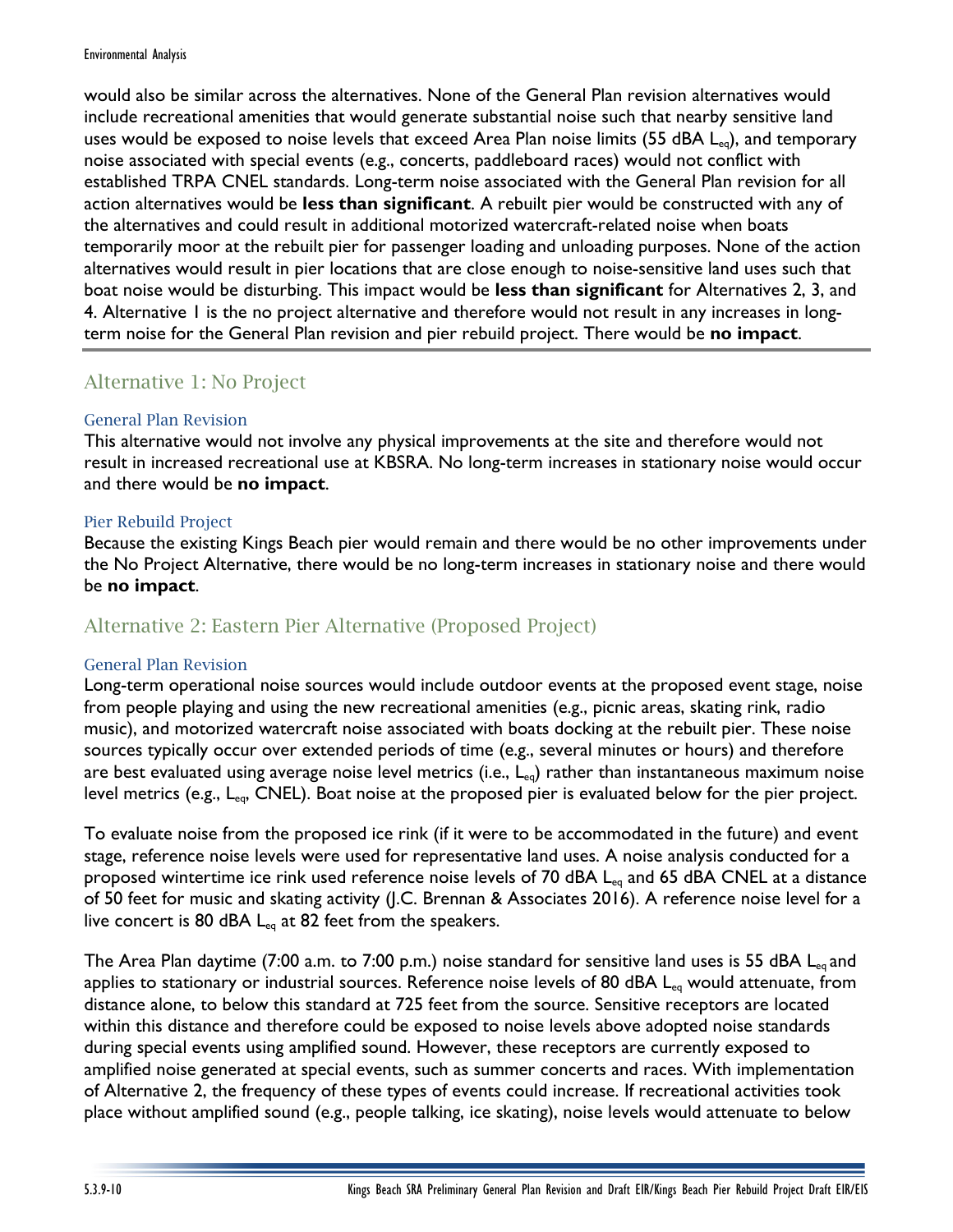55 dBA L<sub>eq</sub> at 200 feet from activities. No sensitive receptors are located within 200 feet of the proposed ice skating rink location.

It is important to note that these noise-generating activities would occur during the daytime and evening hours and would be temporary in nature, having minimal effect on existing CNEL levels. In addition, noise associated with the recreational facilities would be similar to what occurs on the site now during peak activity days and therefore would not be considered a substantial new noise source, only a slight increase in recreational activity. Regarding the proposed event stage, the TRPA Code of Ordinances exempts certain events such as concerts and paddleboard races, provided they comply with daytime (8:00 a.m. to 10:00 p.m.) and event duration requirements. Therefore, exempt activities would not be subject to compliance with adopted CNEL noise levels or be included in ambient noise measurements to establish CNEL attainment. Project-generated long-term noise associated with the proposed recreational components from implementation of the General Plan revision would not result in exposure of excessive noise levels during sensitive time of the day to any existing sensitive land use and would not conflict with attainment of applicable TRPA CNEL standards. This impact would be **less than significant**.

#### Pier Rebuild Project

Construction of the pier with Alternative 2 would include removal of the existing motorized boat ramp and replacement of the existing pier at the eastern end of KBSRA. As a result of the rebuilt and extended pier, motorized boats could load and unload passengers at the new pier at any given time. Overnight mooring would be prohibited.

Based on reference noise levels for motor boats of 78 dBA  $L_{eq}$  at 50 feet, noise from approaching motorized watercraft would attenuate to below the Area Plan daytime (7:00 a.m. to 7:00 p.m.) noise limit for sensitive land uses at 365 feet (Berger 2010). Residential land uses along Brockway Vista Avenue are located beyond 400 feet from the portions of the pier that would be accessible to motorized watercraft for loading and unloading passengers (i.e., the floating sections) and therefore would not be exposed to excessive noise levels from boats approaching the new pier. In addition, boat activity already occurs throughout the lake and because the motorized boat ramp would be removed, and access to KBSRA by motorized watercraft would be from the lake to the pier only, sources of noise associated with the boat ramp (which is closer to off-site residences) would be eliminated. The rebuilt pier would be located within the no wake zone (see Exhibit 5.3.11-1), which would also further diminish the potential for significant noise at residential receptors because boats are quieter at the slower speeds within this zone. Moreover, TRPA has single-event noise limits for all boats operating in Lake Tahoe (Table 4.5-1) that would continue to be in place and enforced. Noise from motorized boats would not result in exposure of excessive noise levels to any existing sensitive land use. This impact would be **less than significant**.

## Alternative 3: Central Pier Alternative

#### General Plan Revision

Proposed components included in Alternative 3 are similar to those included with Alternative 2 with minor changes to the location and/or orientation of the various components. Nonetheless, long-term operational noise associated with this alternative would be the same as Alternative 2. No sensitive land uses are located within 200 feet of the proposed open lawn area/winter skating rink or the flex space that could be used as an event stage. No existing receptors would be exposed to excessive noise levels and this impact would be **less than significant**.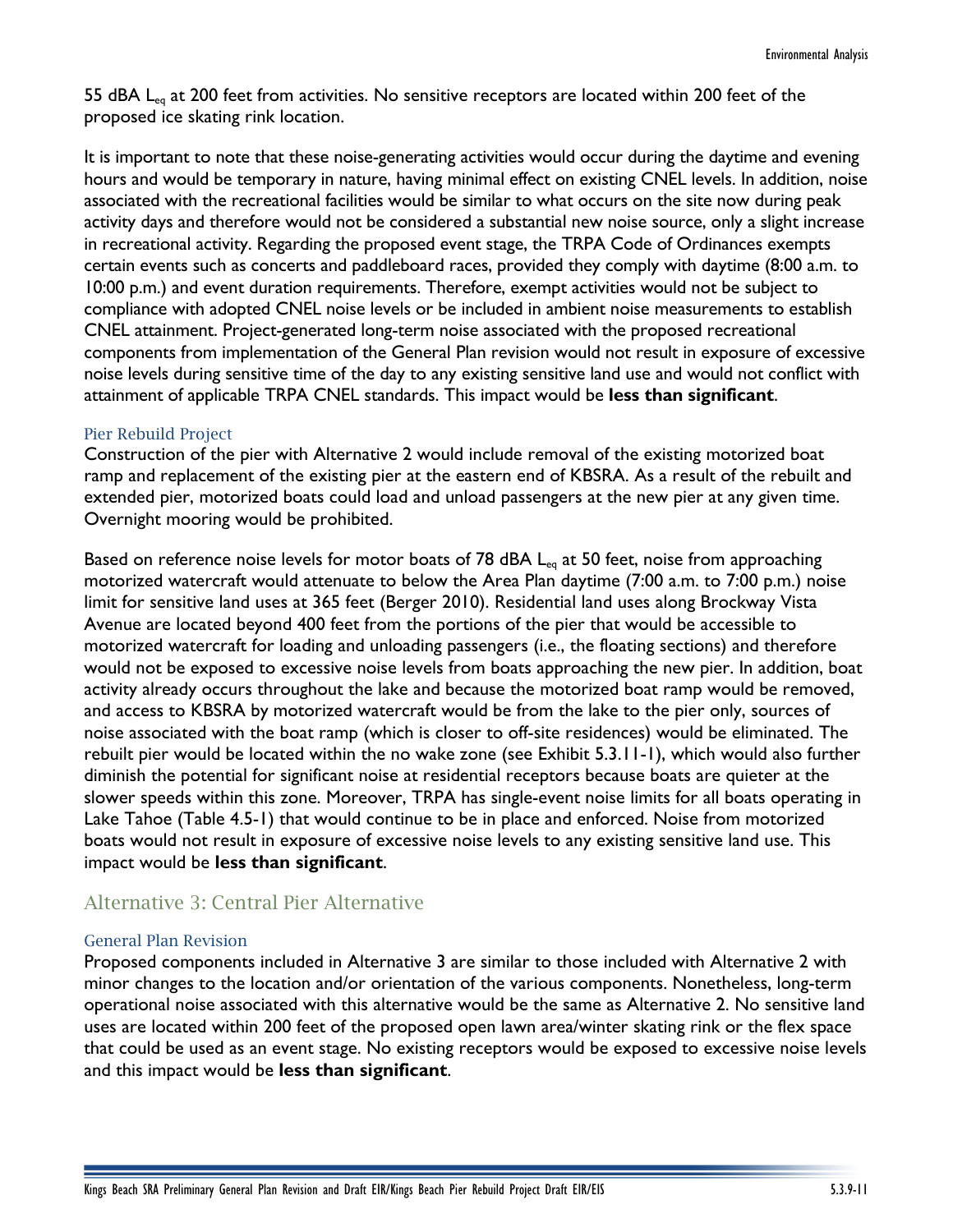### Pier Rebuild Project

With implementation of Alternative 3, a pier would also be constructed but it would be located centrally in KBSRA. The existing motorized boat ramp would also be removed. Boat activity at this pier would be similar to that described for Alternative 2 and therefore noise levels would be about the same. No existing sensitive land uses are located within 365 feet of the proposed pier and therefore no existing receptors would be exposed to excessive noise levels and this impact would be **less than significant**.

## Alternative 4: Western Pier Alternative

### General Plan Revision

Proposed components included in Alternative 4 are similar to those included with Alternative 2 with minor changes to the location and/or orientation of the various components. Nonetheless, long-term operational noise associated with this alternative would be the same as Alternative 2. No sensitive land uses are located within 200 feet of the proposed open lawn area/winter skating rink or the flex space that could be used as an event stage. No existing receptors would be exposed to excessive noise levels and this impact would be **less than significant**.

### Pier Rebuild Project

The Alternative 4 pier rebuild project would involve construction of the western pier and extension of the motorized boat ramp. Boat activity at this pier would be similar to that as described for Alternative 2 and therefore noise levels would be about the same. The motorized boat ramp currently exists so this would not be considered a new noise source. Existing residential land uses exist to the northeast of the proposed pier, adjacent to the North Tahoe Event Center. However, these residences are located beyond 400 feet from the portions of the pier that would be accessible to motorized watercraft (i.e., the floating sections) and therefore would not be exposed to excessive noise levels from boats approaching the new pier. Moreover, TRPA has single-event noise limits for all boats operating in Lake Tahoe (Table 4.5-1) that would continue to be in place and enforced. Noise from motorized boats would not result in exposure of excessive noise levels to any existing sensitive land use. This impact would be **less than significant**.

#### *Mitigation Measures*

No mitigation is required.

## Cumulative Impacts

Noise and vibration levels associated with construction of the General Plan components and pier rebuild for all of the action alternatives would be temporary, intermittent, and relatively minor. Further, construction-related noise is typically considered a localized affect, affecting the land uses closest to construction activities. In addition, local regulations are in place that would limit construction noise to the less-sensitive times of the day and construction activities would implement construction noise-reducing measures identified in the CSP Standard Project Requirements, further reducing the chances for disturbing people. Given that proposed construction activities would be relatively minor, dispersed throughout KBSRA over a 20-year build out period, noise would be localized, and would occur during the less-sensitive times of the day, construction activities associated with Alternatives 2, 3, and 4 would not combine with construction noise from other construction activities in the area to result in a substantial increase in cumulative noise levels. This impact would **not be cumulatively considerable**.

Project-related traffic increases for Alternatives 2, 3, and 4 would not result in any noise increase on affected roadways. Therefore, even though traffic in the project vicinity is expected to increase under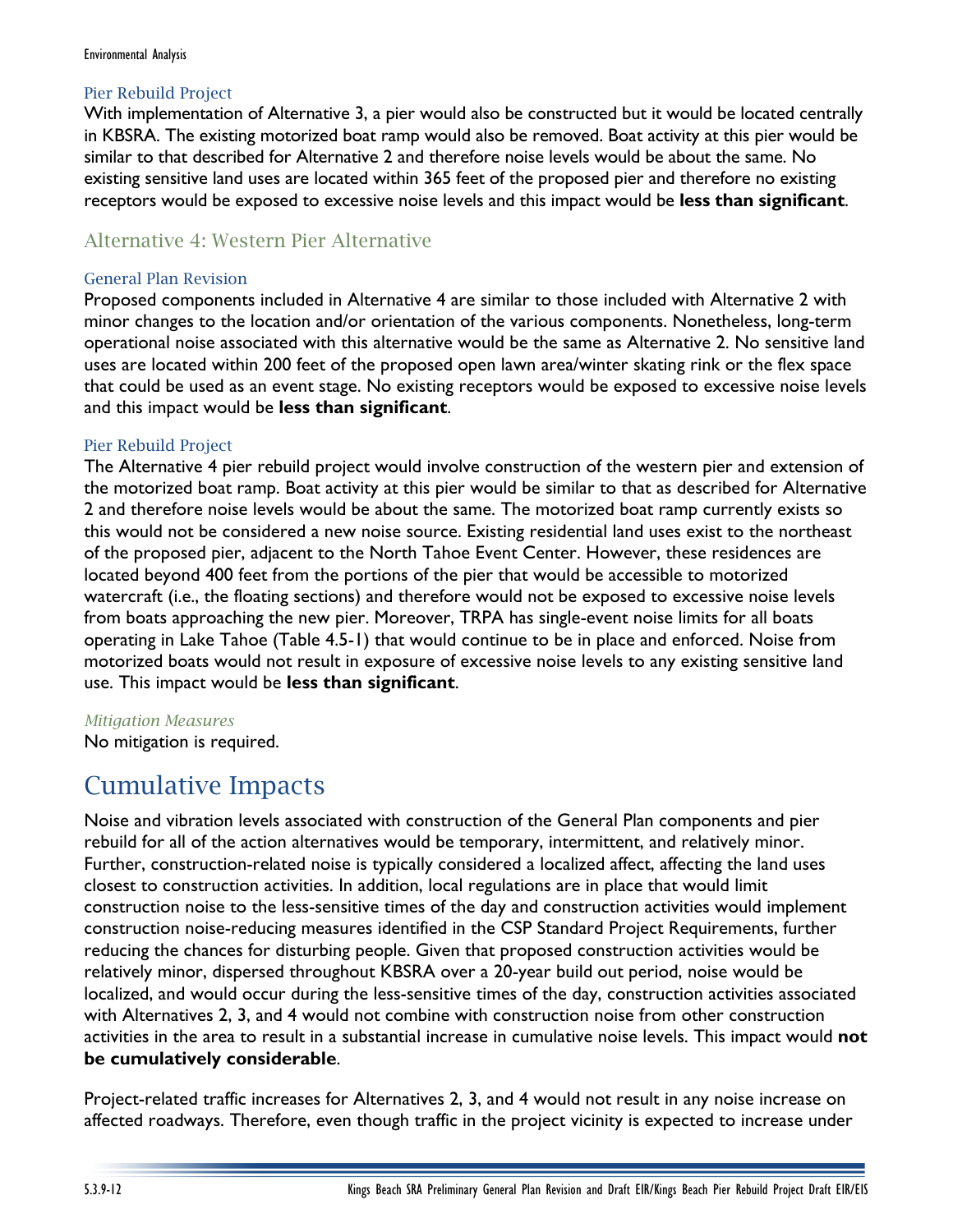cumulative conditions, the project's contribution would not be considered substantial. This impact would **not be cumulatively considerable**.

Long-term increases in operational noise would be associated with proposed recreational amenities (e.g., outdoor activity areas, event stage) and motorized boat activities at the rebuilt and extended pier proposed by Alternatives 2, 3, and 4. However, individual noise sources would attenuate to levels below adopted noise standards (i.e., Area Plan limit of 55 dBA L<sub>eq</sub>) within KBSRA (i.e., within 400 feet for all sources). Refer to noise attenuation calculations in the technical analysis materials available on the project web page [\(www.parks.ca.gov/PlanKBSRA\)](http://www.parks.ca.gov/PlanKBSRA) and the project-specific analysis in Impact 5.3.9-4 for specific noise levels from each noise source. Thus, noise generated by these activities would not combine with other noise sources in the area to result in a substantial increase in cumulative noise levels. This impact would **not be cumulatively considerable**.